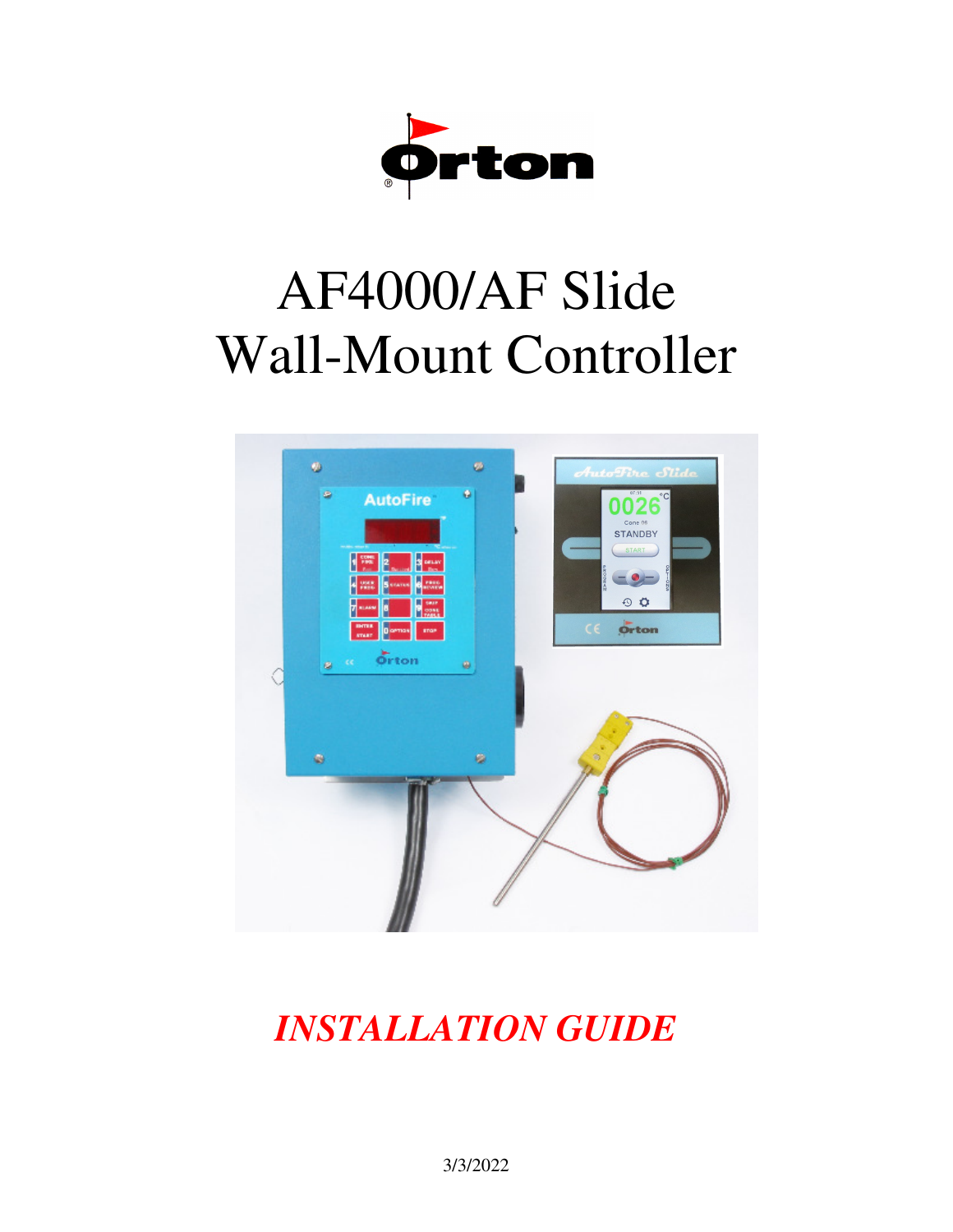### **General**

Before operating the AutoFire Controller, read and follow these installation instructions.

- **Turn off the circuit breaker for your kiln**. If your kiln is plugged into an electrical receptacle, unplug the kiln from the wall.
- **Never leave your kiln unattended**. Follow your kiln manufacturer recommendations for safety and monitoring. The controller warranty does not cover damage from over firing, regardless of the circumstances. It is the responsibility of the operator to make sure the kiln turns off at the end of the firing.

Power requirements vary depending on the controller model you have selected. Refer to the serial number label on the controller for the appropriate voltage and current requirements. The controller contains relays that turn the kiln elements on and off. Some relays will make clicking noises during normal operation. If your controller is equipped with Mercury relays, the controller must be installed in an upright position.

# **Wallbox Installation**

The controller should be mounted to a wall or a stand with the two brackets attached to the top and bottom of the controller. Mount the controller in an upright position with the power cord at the bottom. The power cord lengths should determine location of the controller. Position the controller so that the power cord will reach your outlet receptacles and the power cord of the kiln will reach the controller receptacle.

**Direct wire controllers:** direct wire controllers will not have power cord limitation. The installer can determine location of the controller.

- Do not mount the controller directly above the kiln or other heat source.
- Check the position of the ON-OFF switch on the right side of the controller. Turn this switch OFF (OFF is the down position pushed in) until the installation is complete.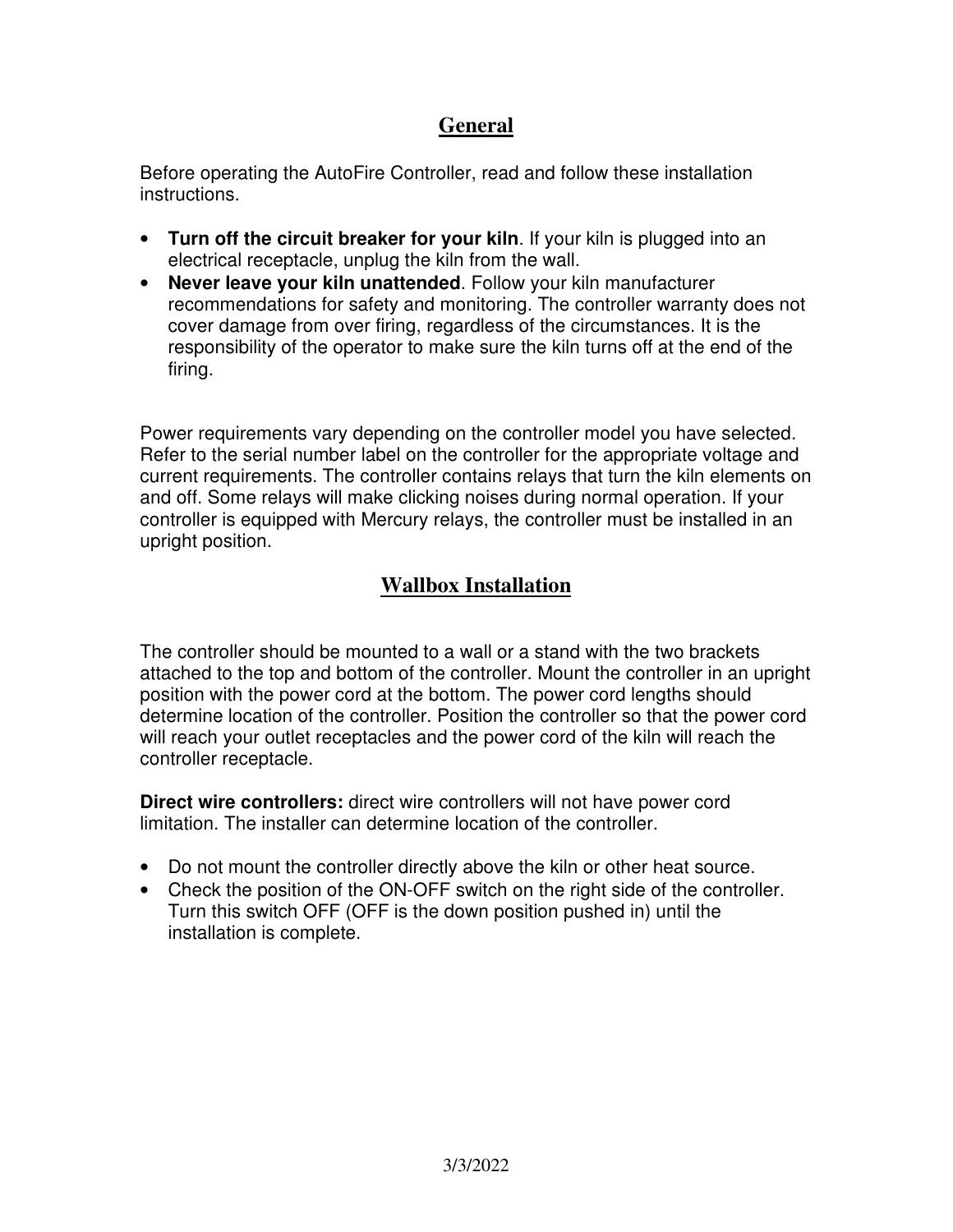Once the controller is mounted to the wall, plug the controller power cord into the wall receptacle and the kiln cord into the controller receptacle.

**Direct wire controllers:** It will be necessary to remove the front cover of the controller for access to the internal terminal strips for wire connections. Connection labels will be found at the terminal strip or relay connections.



# **Hand-Held Controller Option**

To install the optional Hand-Held controller; simply connect the 14-pin plug from the Hand-Held controller to the mating jack on the left side of the wall box. Fasten the restraining clips on the connector to prevent the controller from being accidentally disconnected.

The top of the Hand-Held controller has an eye bolt for hanging the controller in a convenient location. It is recommended that the controller be mounted at eye level.

- Do not mount the controller directly above the kiln or other heat source.
- Cables should not be able to come in contact with the hot kiln.
- Never lay the controller on top of the kiln.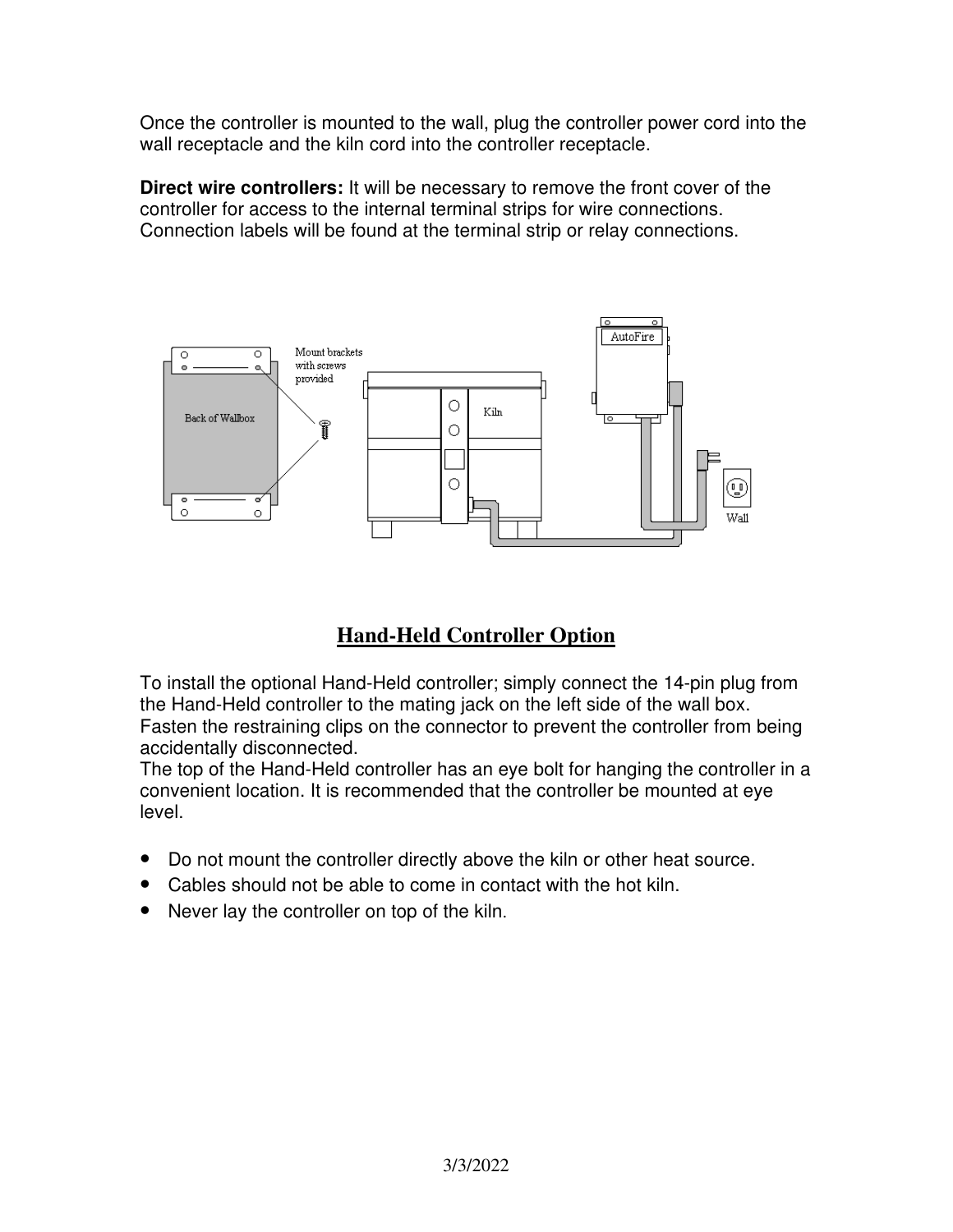#### **Thermocouple Installation**

The thermocouple should be connected to the thermocouple wire that extends out of the bottom of the push button control panel.

For Single zone controllers, it's recommended that the thermocouple be installed through a hole in the upper half of the kiln. Check to see if your kiln has a predetermined location for a thermocouple. If you choose to install the thermocouple through the lid of the kiln, this will reduce the life span of the thermocouple.

Metal sheathed thermocouples should not be in direct contact with the metal shell of the kiln. A peephole may be used as long as Fiber Blanket or other High Temperature insulating material is packed around the thermocouple for a tight fit. Drilling a hole may be necessary. Holes should be drilled over-size to allow for insulating material between the thermocouple and metal kiln wall. If your thermocouple has a ceramic sheath, a 9/16" hole is recommended.

Refer to the Diagram below for thermocouple placement.



- Inside the kiln 1 inch or more of the thermocouple should be visible.
- Outside the kiln the thermocouple connector should be spaced off slightly to prevent damage from radiant heat.

Use Caution when loading and unloading the kiln. Some thermocouples are more fragile than others and can be easily damaged if struck by kiln furniture.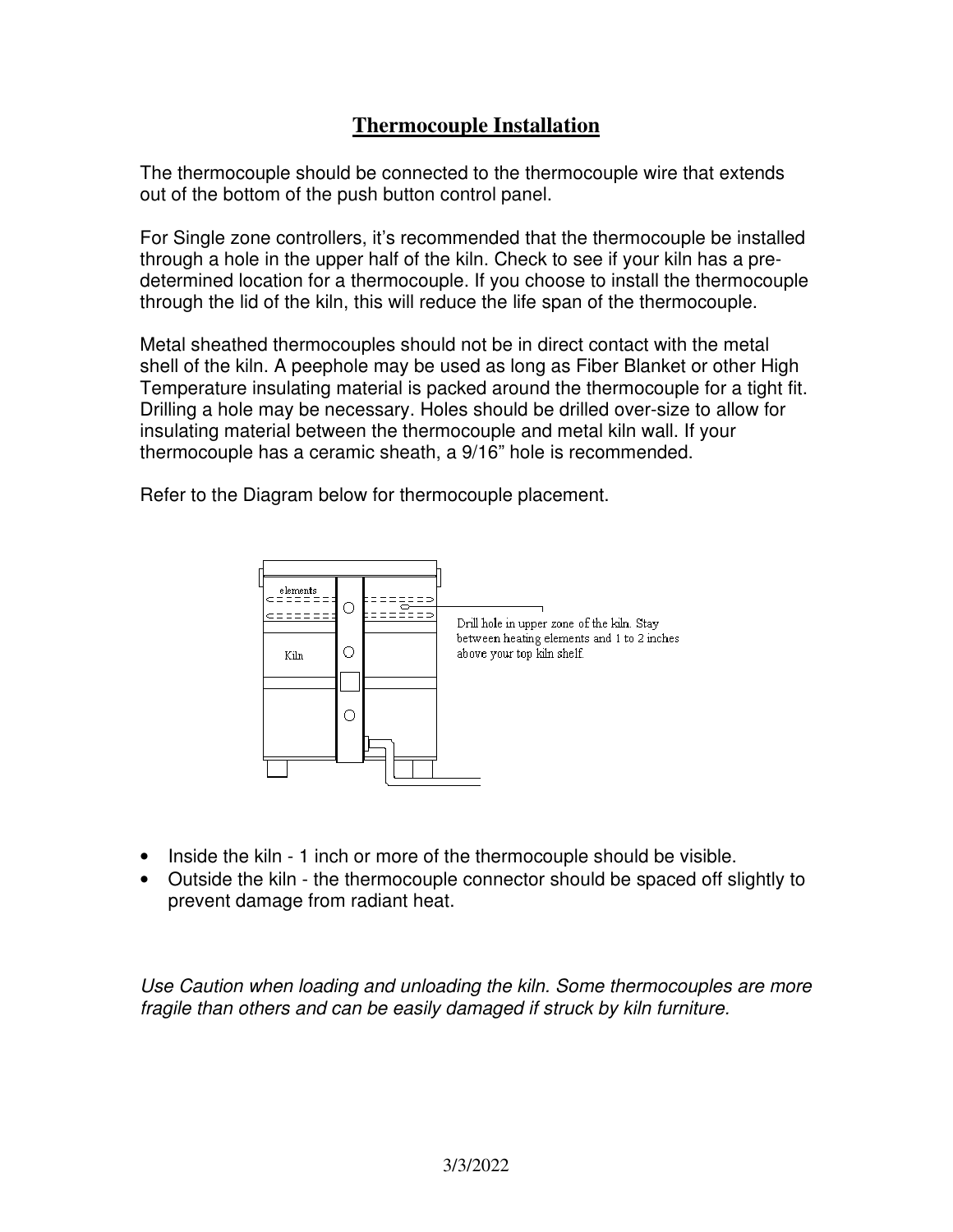**Zone controllers:** Require more than one thermocouple connection. It is important to identify the thermocouples as Top, Middle or Bottom before installing the thermocouples into the kiln.



# **Optional Vent Fan**

If your controller is equipped for Vent fan operation, the Vent fan for your kiln should be plugged into the outlet on the bottom of the controller. This outlet is for a Vent Fan only. The supply voltage to the Vent Fan is 120volt AC. The controller is equipped with a 120V power cord for powering the vent fan option. This cord is required only for use with the optional Kiln vent control. If you are not using the Vent Fan option, the optional power cord does not need to be plugged in for normal kiln control operation.